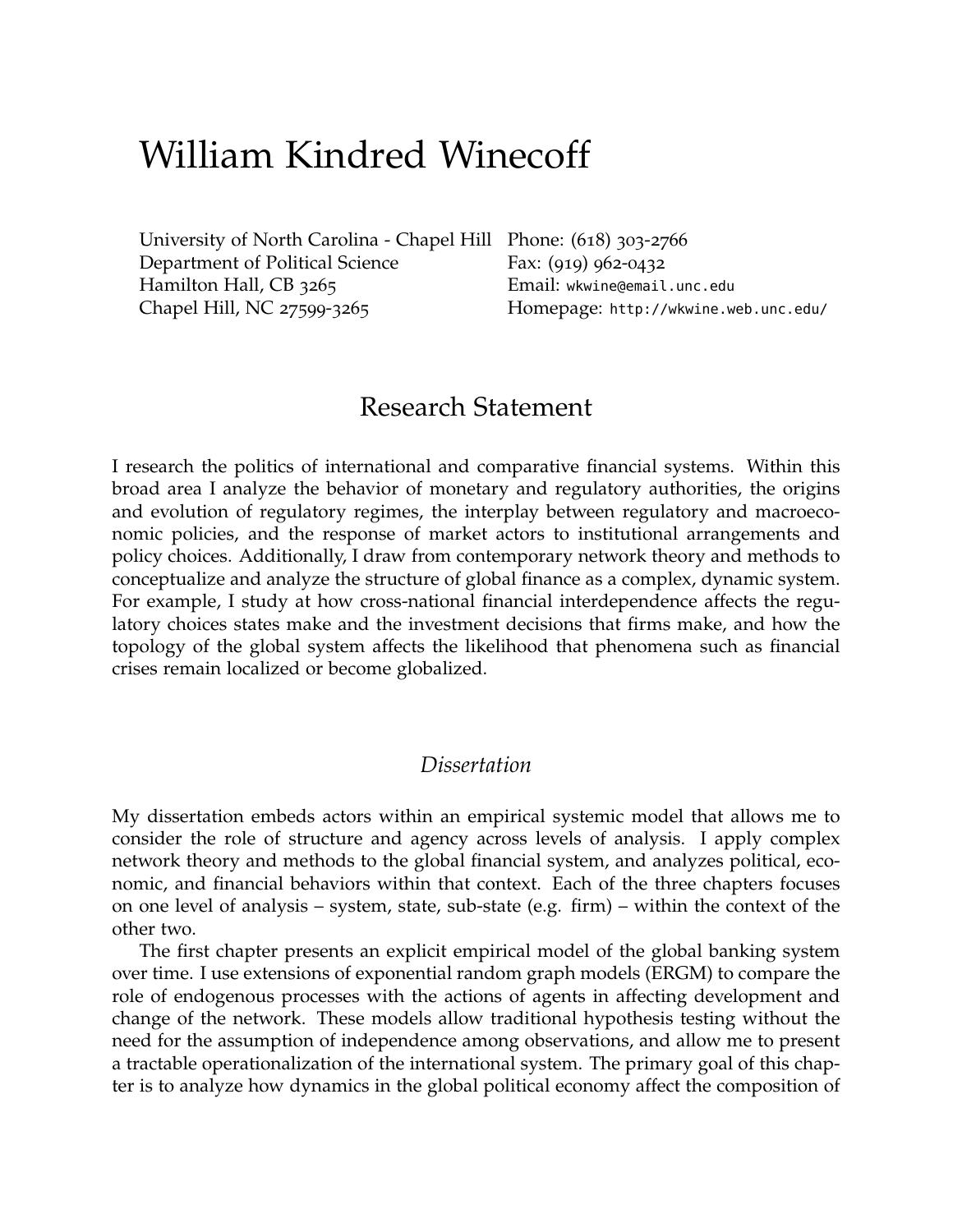system structure. Does the presence or absence of a international regulatory standards – such as the Basel accords or regional integration efforts such as the European Union – affect patterns of interdependence? Do financial crises, and the political responses to them, diffuse through the system in similar ways regardless of the location of origin, or do states' position within the network play an important causal role in determining the performance of their financial sectors? I argue, and preliminary results suggest, that the topology of the network plays a very important role in determining developments in global markets over time. Specifically, the fact that the international system is clearly hierarchical, containing a handful of easily identifiable financial centers (led by the U.S.) and a large number of peripheral economies, implies different system performance than would be expected to occur in a more evenly-distributed network. A version of this chapter was presented at the 2012 Annual Meeting of the International Studies Association.

The second chapter examines how states' positions within the global network, in combination with comparative political and economic factors, condition policy choices related to banking and finance. It is motivated by the empirical observation that there is a large amount of cross-national divergence in regulatory policy, while most of the literature presumes all states face similar pressures when crafting regulatory policies. For example, in 2006 roughly half the states in a World Bank survey required stronger capital adequacy ratios than those mandated by the Basel accords, an outcome known as "super-equivalence". As this would presumably put their firms at a competitive disadvantage in globalized markets, this behavior is not expected nor explained by previous literature. I argue that markets provide a diverse set of incentives for governments when crafting policy that is conditioned by their position within the structure of the international financial system. Financial centers are rewarded for different types of policies than emerging economies. As a result, we should expect the types of policy divergence that we actually observe, rather than the convergence that the extant literature assumes, often implicitly, will occur. I employ a variety of statistical tools to examine the determinants of governments' policy choice, and find support for my expectations. A version of this chapter was presented at the 2011 Annual Meeting of the International Studies Association.

The third chapter shifts focus to the firm level, and is also motivated by an empirical puzzle: not only do governments often set stricter standards than the international minima, firms often significantly over-comply with regulatory requirements. Previous political science work on regulation generally assumes, often implicitly, that firms will not over-comply lest they lose competitiveness. I draw from the work established in the previous two chapters as well as theories of the firm from financial economics to argue that financial firms' risk-taking calculus is strongly affected by the structure of markets and firms' location within that structure. I demonstrate that an influential factor conditioning firm behaviors is their position within the global financial structure, as well as the position of the local market they operate in. Other important factors include the political environment firms operate in, the quality of economic management in their home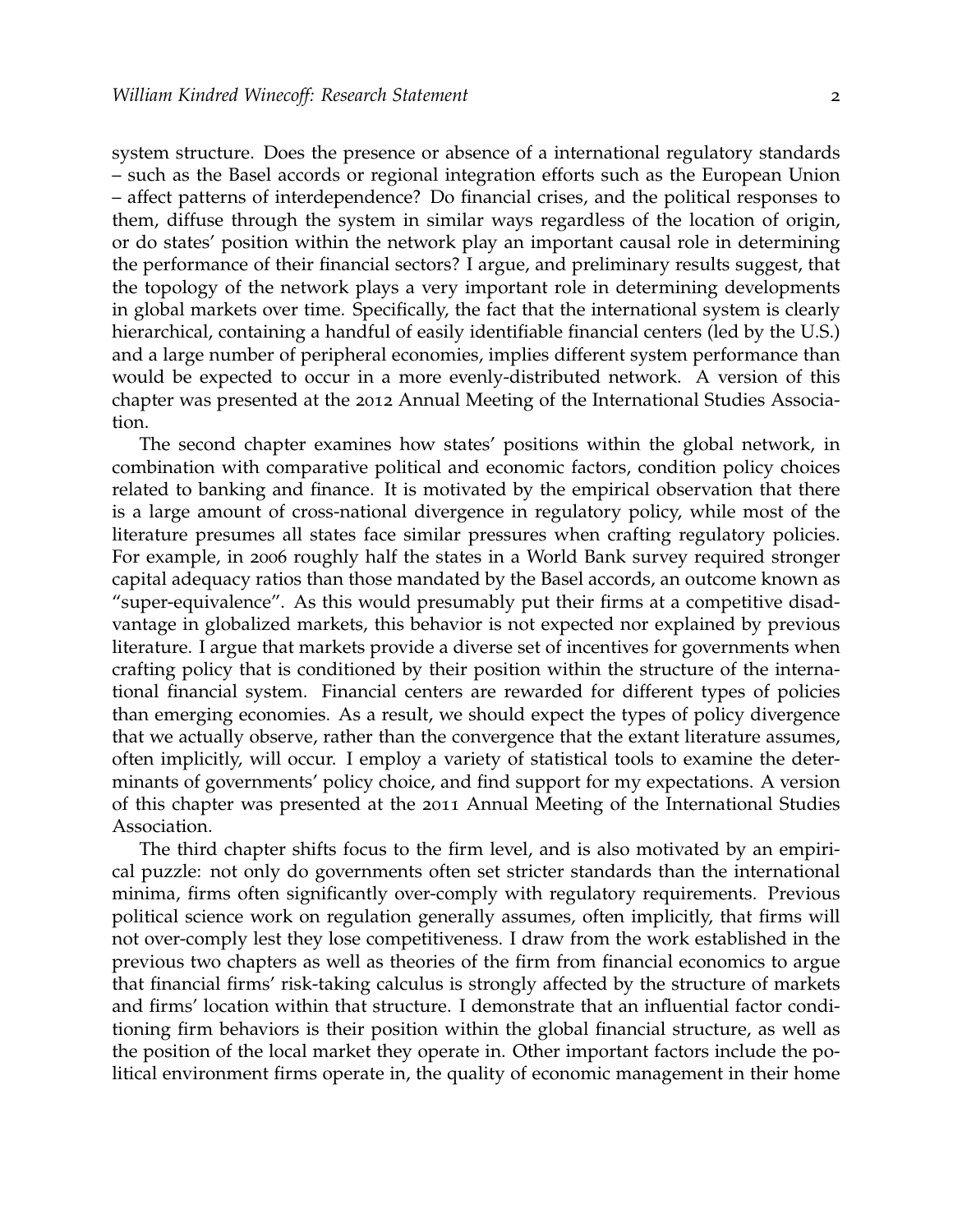countries, and factors specific to firms (e.g. type of firm, ownership structure of the firm, size of the firm). I use a variety of quantitative models on multilevel data to test these claims across countries and time. A version of this chapter was accepted for presentation at the 2012 Annual Meeting of the American Political Science Association.

#### *Other Work*

In my non-dissertation research I continue to focus on the international and comparative politics of finance. In an article forthcoming in *Perspectives on Politics*, my co-authors and I argue that recent developments in the global economy suggest that international political economy (IPE) scholars should more carefully examine the structure of the international system. We provide theoretical and empirical justifications for the claim that the structure of systems conditions the performance of systems, particularly in times of distress. We develop a complex network model of the global financial system and use it to analyze the spread of financial crises and the persistence of the United States as a global financial center.

Another article, currently "revise and resubmit" at *International Studies Quarterly*, builds from previous work in political science and economics showing that central banks that possess monetary and regulatory authority pursue more bank-friendly monetary policies than non-regulatory central banks. My article argues that if banks expect these policies they will alter their risk-taking activities in anticipation of support from the monetary authorities in times of distress. I examine the capital ratios of banks in OECD economies from 1992-2007 – the period during which the Basel accords largely harmonized key capital requirements – and find that banks do behave more riskily when monetary and regulatory authority is unified.

I am also the co-editor of a *Research Handbook on International Monetary Relations*, which is under contract at Edward Elgar Publishing. This book presents an approach to the global monetary and financial system that draws from a variety of IPE approaches. I will contribute two chapters to this book: one chapter on the "private regulation", which emphasizes the role of private sector actors in regulating financial firms, and a coauthored chapter which introduces the volume, conceptualizes the topic, and presents a synthesis of the book's arguments. Additionally, in a chapter in the *Research Handbook on Hedge Funds, Private Equity, and Alternative Investments* (Edward Elgar Publishing 2012), my co-author and I critically examine the performance of theories of regulation in light of the recent global financial crisis. We suggest that while there are some insights to be found in all of them, all of them contain key flaws. We propose possible avenues for future theoretical and empirical work that can improve our understanding of regulatory politics.